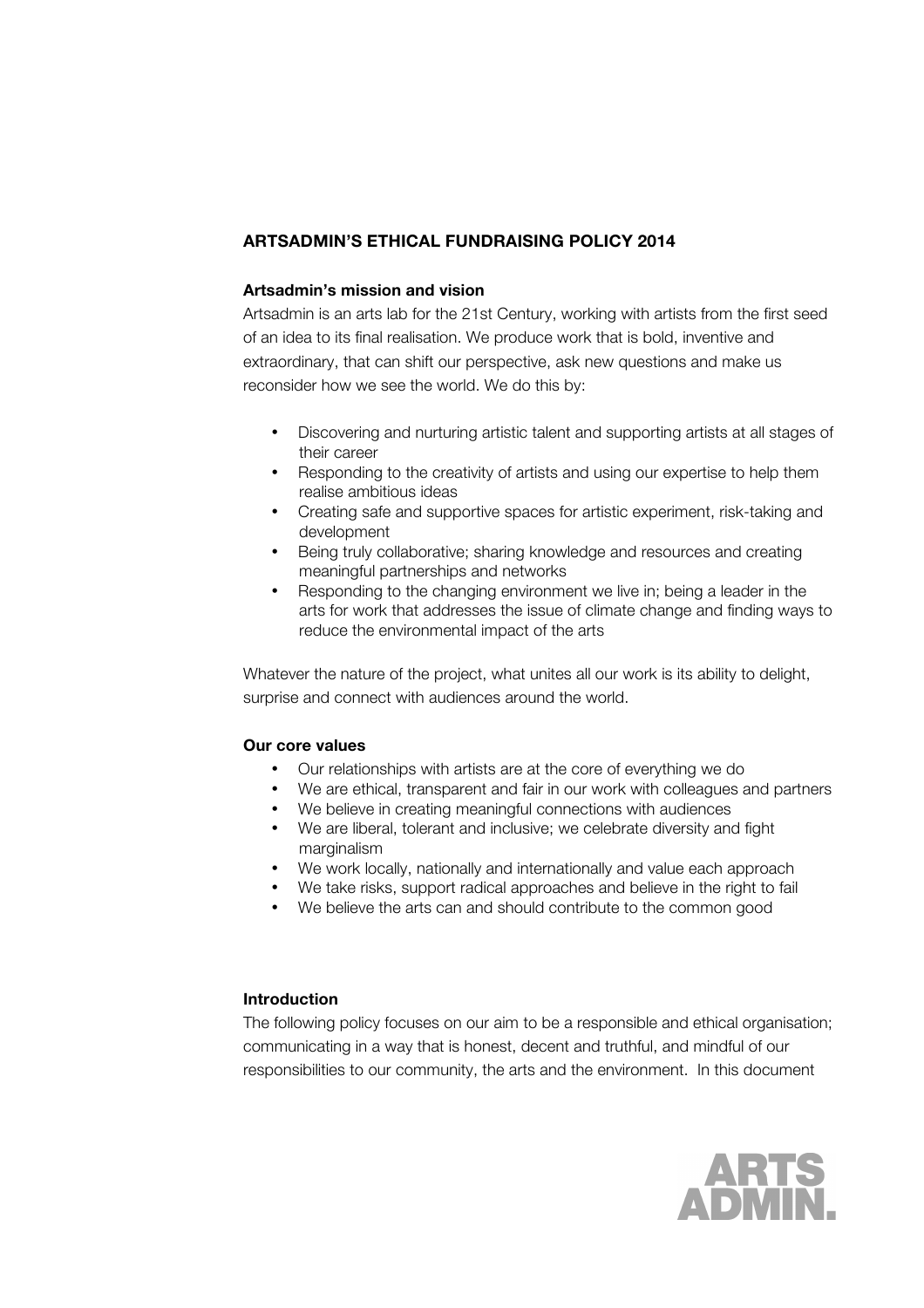'donors' refers to philanthropic sources, including grant giving bodies (trusts), individual donors, companies and groups. 'Sponsors' refers to our more commercial associations and transactional relationships with companies.

Partnerships are very important to us and Artsadmin gratefully receives support from a wide variety of sources. We actively develop relationships with external organisations and individuals in order to achieve shared objectives including those that support the environment and human rights. We encourage relationships with organisations that actively operate for the positive benefit of people, animals and the environment in a fair and transparent way. We will assess our relationship with any new donor based on these principles.

Artsadmin assesses sponsors, relationships with commercial partners and other bodies individually following these core principles:

- The relationship must align with or aspire to the vision and values of Artsadmin;
- It should positively reinforce the integrity or reputation of Artsadmin
- It should encourage the artistic or academic freedom of our work or of the artists we represent.

#### **Commitment to our artists**

We are committed to the artists and companies we work with and support creative autonomy in our artists' practice. Every Associate Artist and every artist we produce is provided with a copy of Artsadmin's Ethical Fundraising Policy as part of their induction and it is referred to within their introductory letter of agreement. If there is concern over the ethical nature of a gift/sponsorship for an external Associate Artists' project, Artsadmin has the right to request further information from the artist and sponsor to ensure there is no negative impact for Artsadmin. Where applicable, the Head of Marketing and Development (HMD) and a member of the Artsadmin's Development Committee will attend a meeting with the involved artist.

#### **Commitment to our donors and sponsors**

Artsadmin is committed to developing a positive relationship with donors. All donors are entitled to know how we spend the money they give so we will provide regular updates on how we are investing their donations in our artists' work. We will not provide donors' personal details to third parties without express permission. Fundraising income and expenditure will be monitored and reported in the published audited accounts and available on the Charity Commission website.

Donations are essential in helping us to continue our work. However in some circumstances we may decline an offer, if;

• The donor's stated aims and values are entirely opposed to those of the charity.